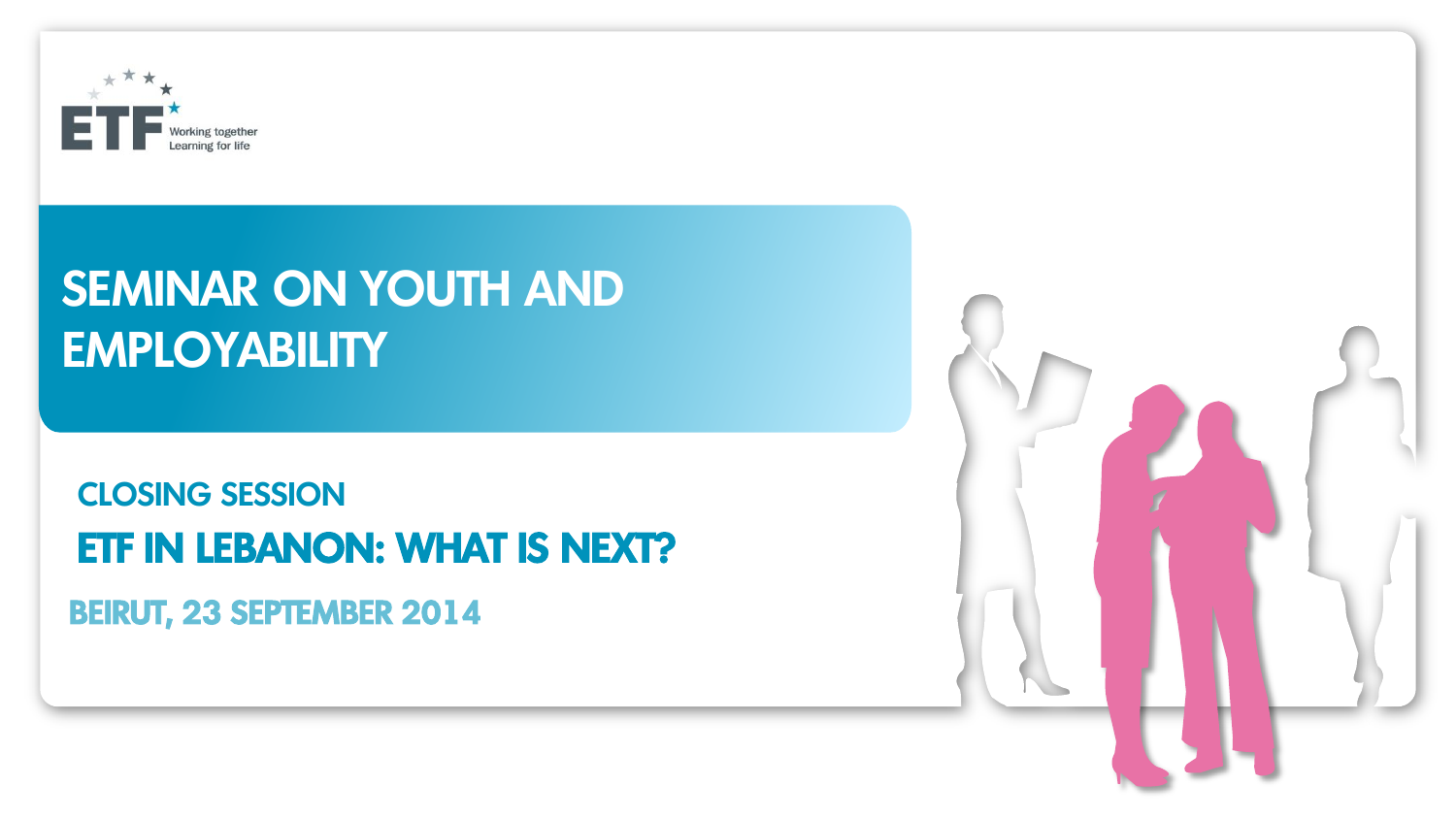

- Good dialogue
- **Engaged youth**
- **Commitment from all to move now**
- **Boosting entrepreneurship**

## WHAT CAN WE DO TOGETHER?...

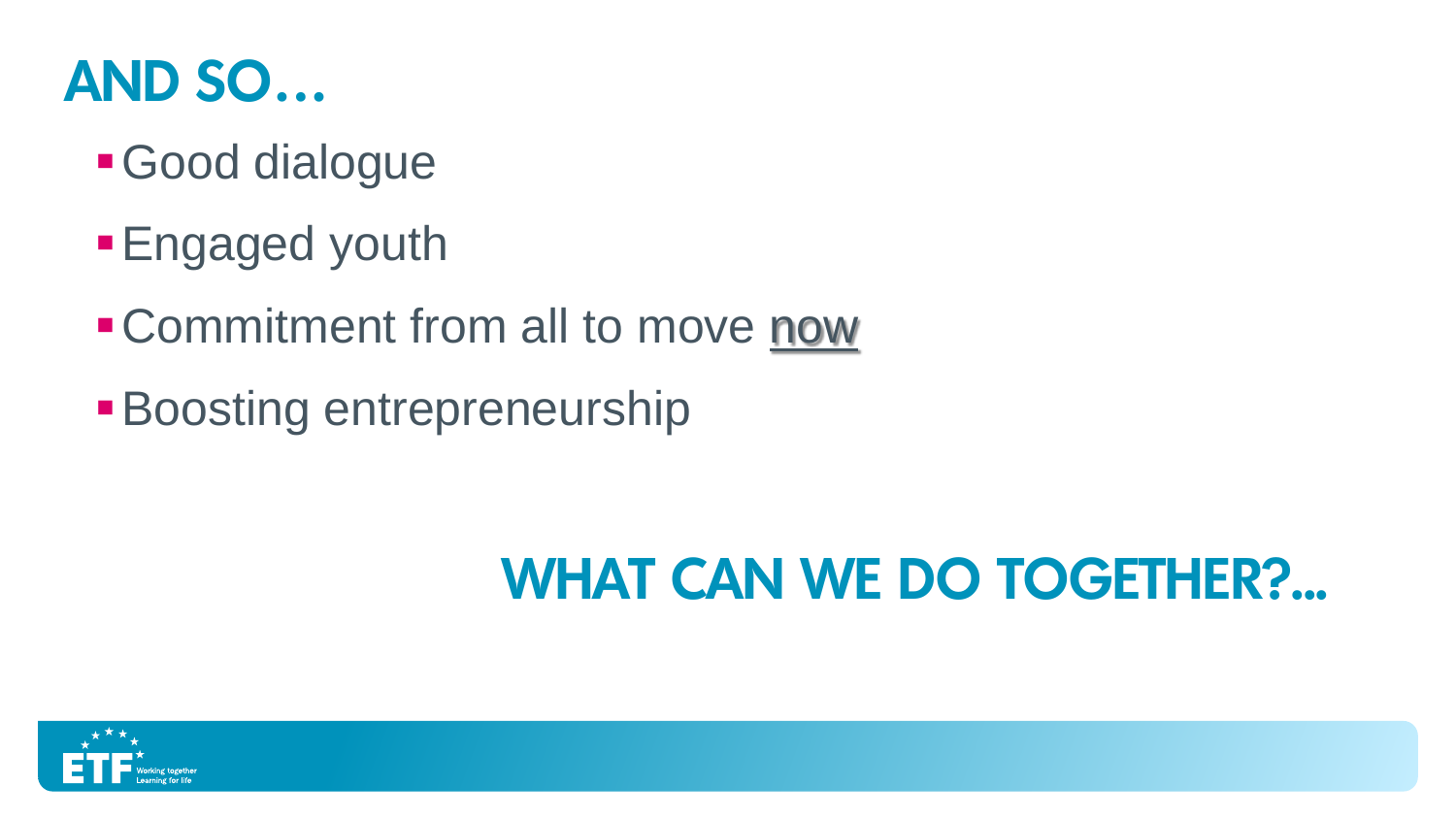# 1. ENTREPRENEURIAL LEARNING (WITH ILO & UNESCO) **Three pillars**

1/ framework for Entrepreneurial learning in Lebanon (including formal and non formal education)

2/ piloting in selected schools in VTE and general education 3/ integration of the piloted modules in the national curricula

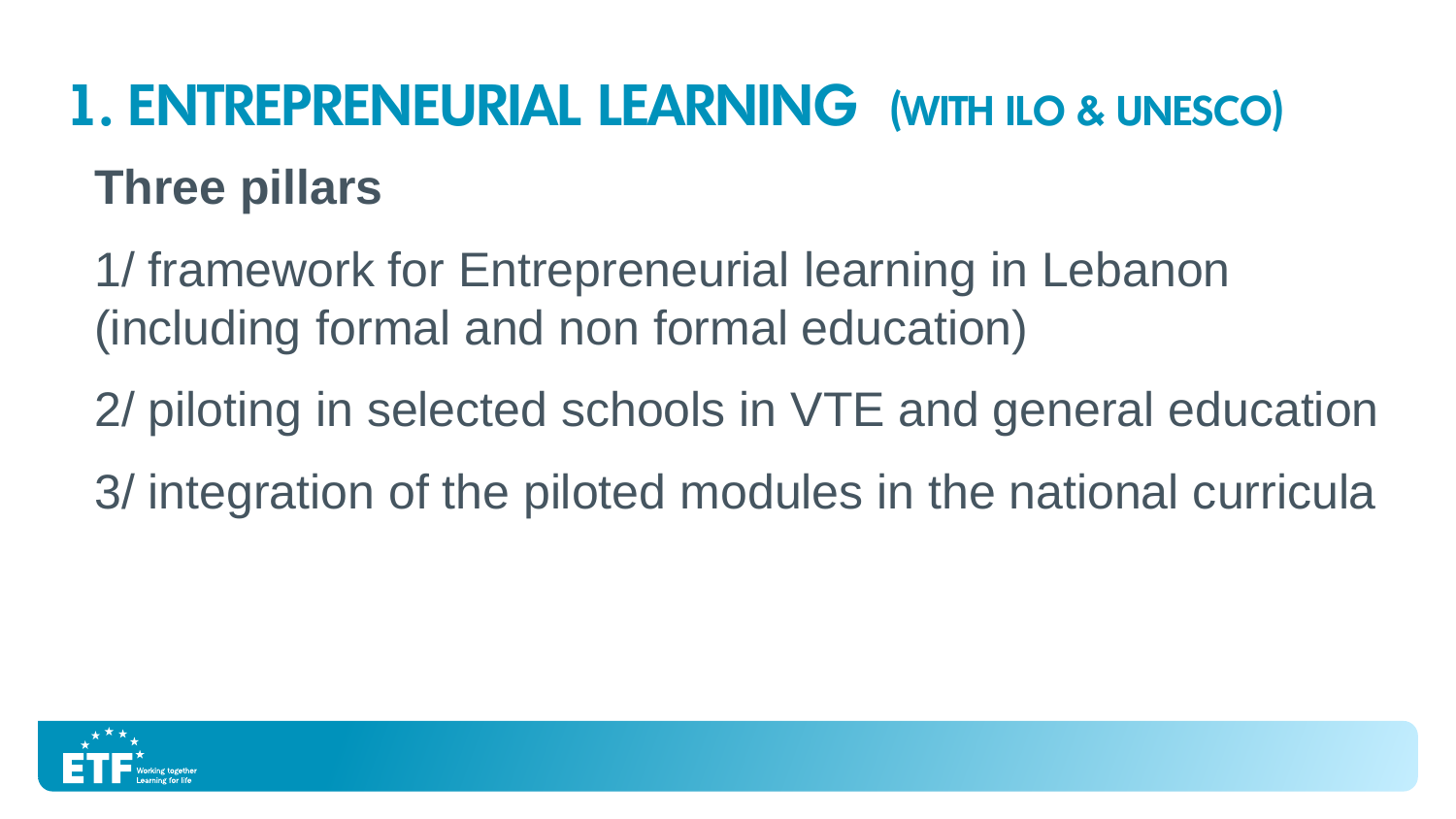### 2. PROJECT ON QUALIFICATIONS

- Capacity building actions (training, study visits, peer learning visits and workshops) on issues related to qualifications
- Design of a National Qualification Framework (Grid and procedures for placing qualifications to the grid)
- $\checkmark$  Piloting in a few sectors (teaching profession, "électrotechnique")
- $\checkmark$  Adoption of the grid for the NQF during a conference hosted by the Minister of Education and Higher Education in 2012
- $\sqrt{\frac{F}{F}}$  Further adoption and deployment of the LNQF ongoing

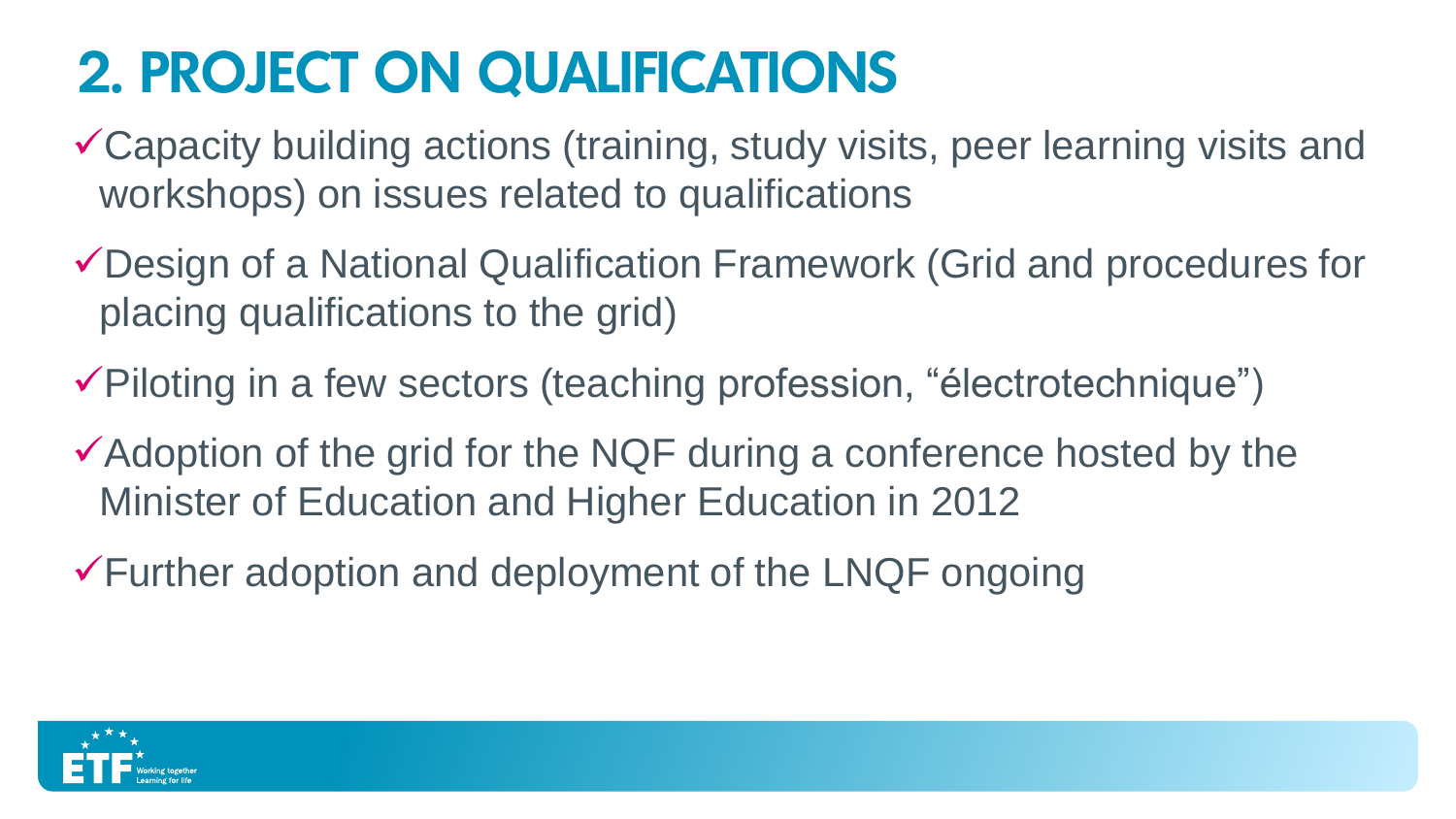# 3. GEMM PROJECT

The GEMM project, funded by the European Union, focuses on **improving the governance of VET systems**  in the Southern and Eastern Mediterranean. It will run from 2013 to 2016. The objective of the project is to improve the **employability of young people and women**  in the region.

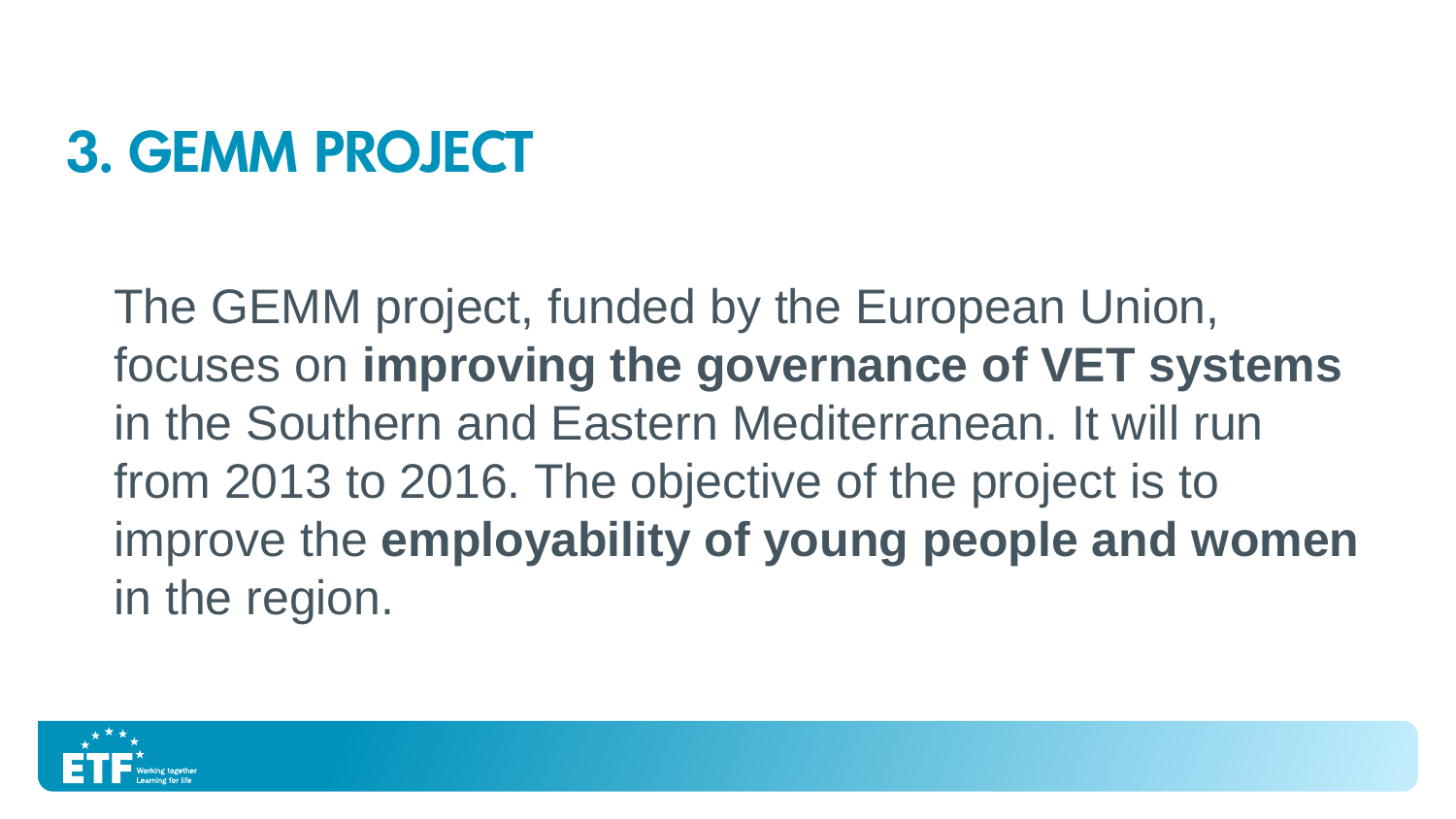## 4. SUPPORT TO THE EUROPEAN UNION

Project identification, project design, ad hoc expertise input

- 1. Project on VET and employability for Palestinians refugees
- 2. Project on work-based learning (CLOSER)
- 3. New project on VET and employability (ongoing)

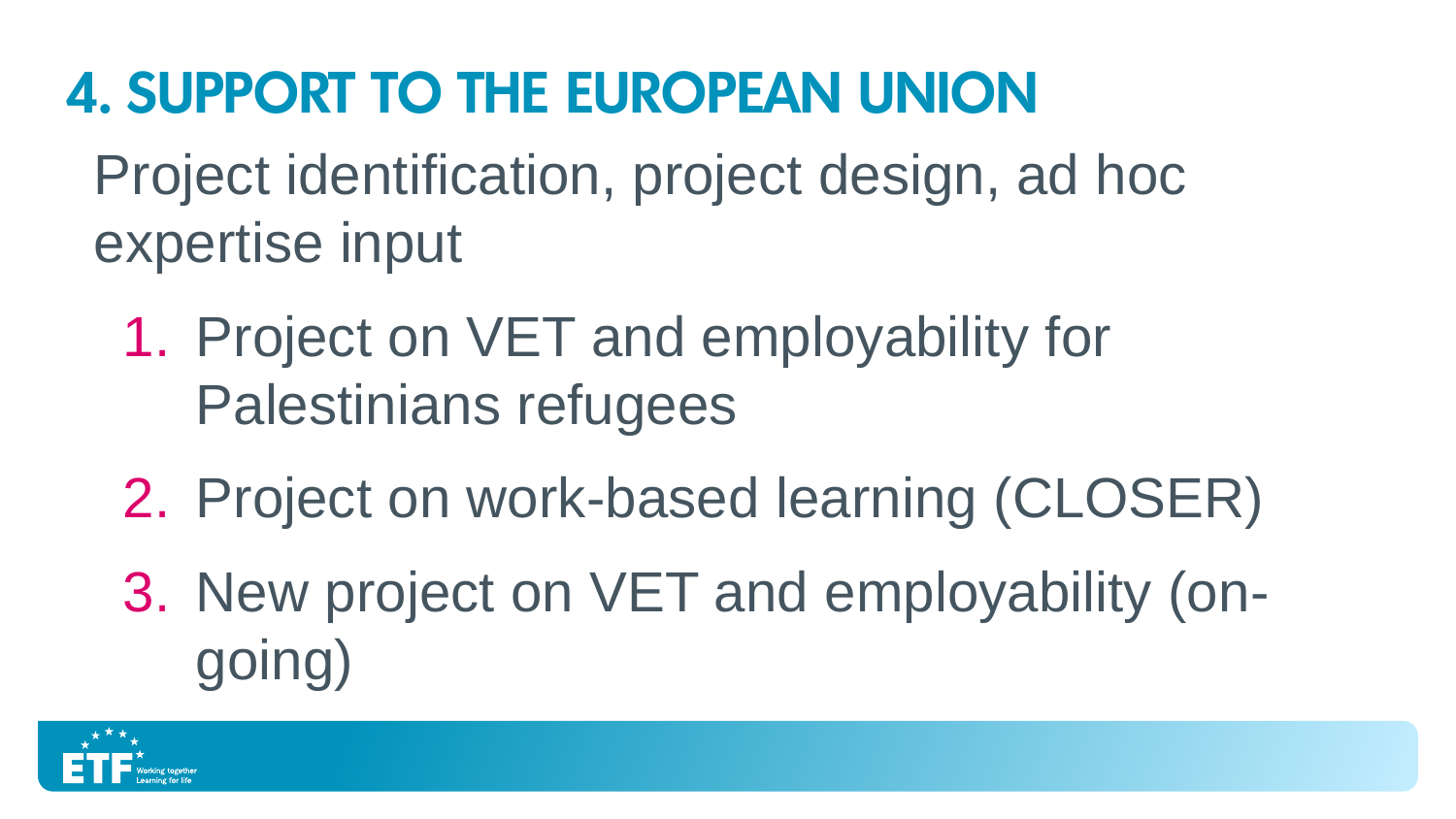### 5. FACILITATE DIALOGUE

- Donors meeting, 21-21 October
- **Policy Leaders' Forum for Ministers from Arab** Mediterranean Countries (AMC), 20 November
- With Youth and for Youth!

## **Follow us on Facebook: ETF4YOUTH and Twitter: @ETF4YOUTH**